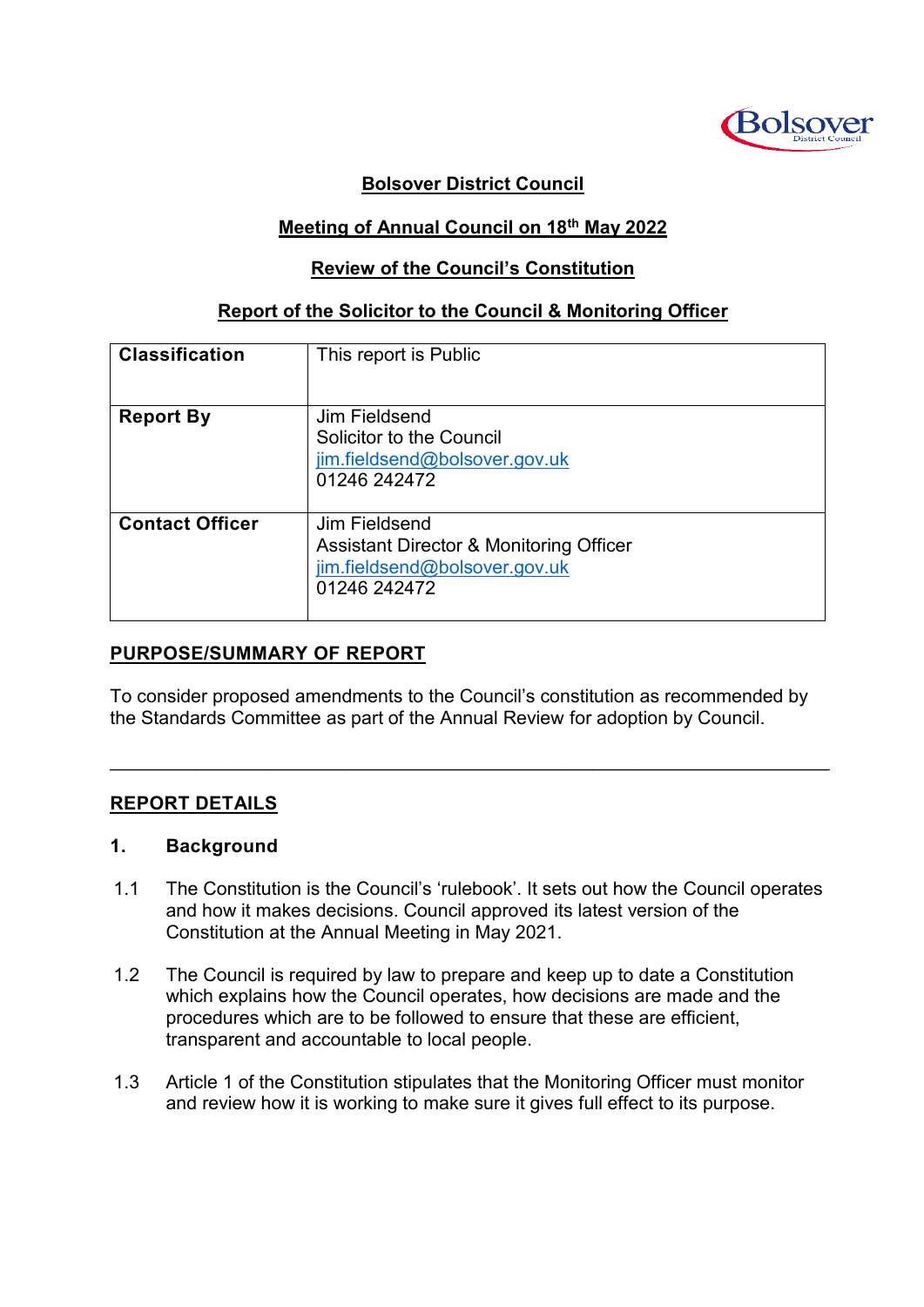## **2. Details of Proposal or Information**

- 2.1 One of the functions of the Standards Committee is to undertake an annual review of the Council's Constitution to ensure it is up to date and in line with legislation and current circumstances.
- 2.2 The Standards Committee considered the Review of the Constitution at its meetings on 20 July 2020, 29 September 2020, 30 November 2020 and 22 February 2021. The following areas of the Constitution and related procedures have been reviewed during 2020/21:
	- Questions by Members (Scope and Withdrawal)
	- Housing Allocations Review Panel (HARP) Terms of Reference
	- Audit and Corporate Overview Scrutiny Committee Terms of Reference
	- Delegation Scheme in relation to a new Senior Management Team
	- Petitions Scheme
	- Council Procedure Rules
	- Scrutiny Procedure Rules
	- Call In Procedure
	- Budget and Policy Framework
- 2.3 Each of the areas of review, other than the housekeeping changes, has been set out in detail, including the rationale for the amendments proposed, in Appendix 1.
- 2.4 All of the amendments have been entered into the Constitution at Appendix 2. The amendments appear in the document as 'tracked changes'.

*Due to the size of the Appendix 2, a paper copy has not been issued to Members. The document is published on the Council's website and is accessible to Members on their iPads.*

## **3. Reasons for Recommendation**

- 3.1 The Standards Committee with support from the Monitoring Officer, Deputy Monitoring Officer and Governance Manager have carried out the review with a particular focus on certain areas of the Constitution that required attention. These areas have been thoroughly discussed and the amendments proposed are recommended to Council for approval.
- 3.2. It is required by law to keep an up to date constitution. Part of the role of the Standards Committee is to review the document on a regular basis to make such recommendations to Council as necessary.

## **4 Alternative Options and Reasons for Rejection**

4.1 The Council may make other amendments or reject the amendments proposed as part of this review, however the rationale for each proposal has been to ensure the Council's procedures comply with the law, are in line with best practice, are practical and up-to-date, as well as in accordance with other decisions taken by the Council. No alternative options are therefore proposed.

**\_\_\_\_\_\_\_\_\_\_\_\_\_\_\_\_\_\_\_\_\_\_\_\_\_\_\_\_\_\_\_\_\_\_\_\_\_\_\_\_\_\_\_\_\_\_\_\_\_\_\_\_\_\_\_\_\_\_\_\_\_\_\_\_\_\_**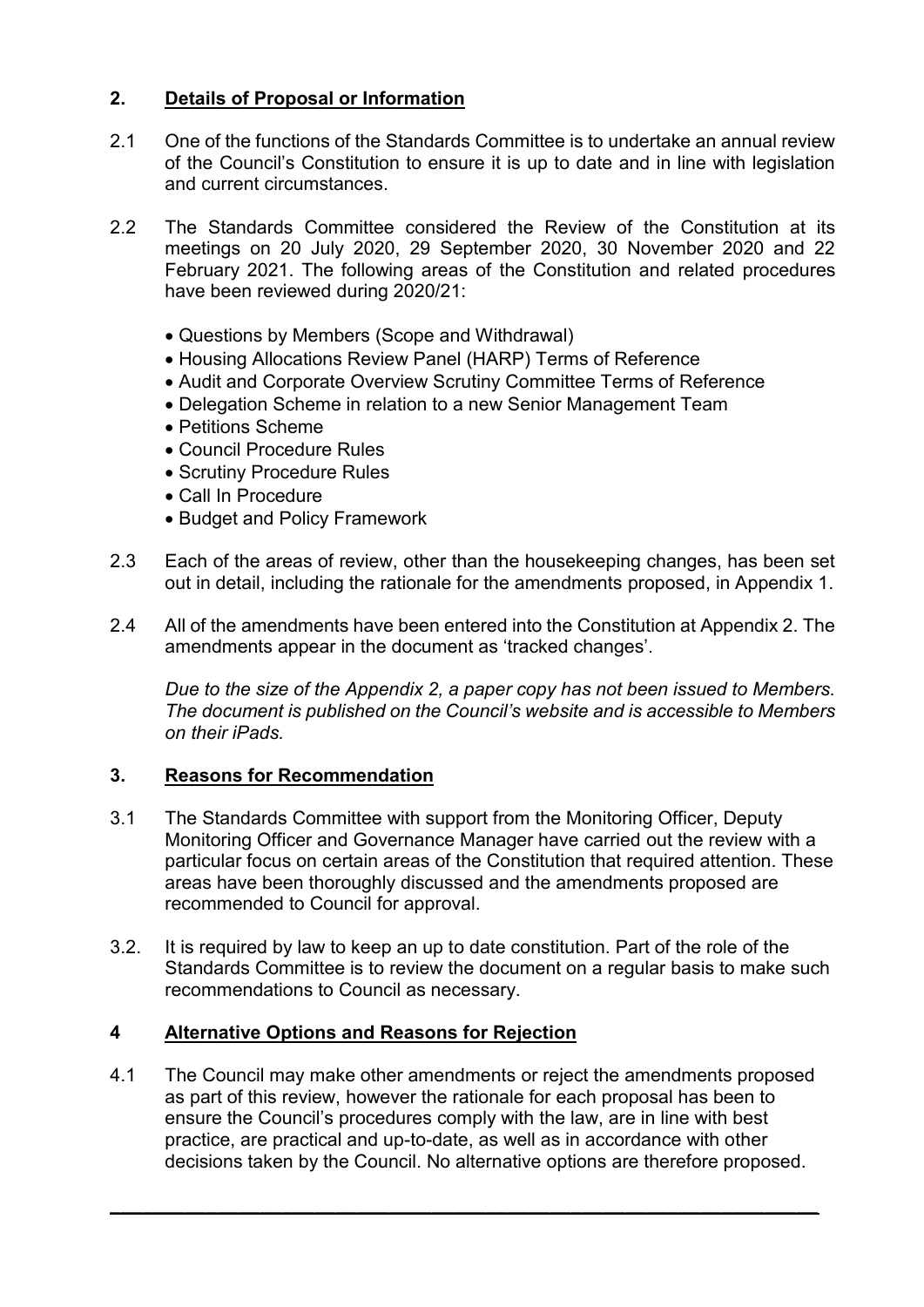# **RECOMMENDATION(S)**

That the amendments to the Constitution detailed at Appendix 1 and set out in Appendix 2 be approved.

Approved by the Portfolio Holder – Corporate Governance

| <b>IMPLICATIONS;</b>                                                                                                                                                                                |     |                |      |                                                                       |  |
|-----------------------------------------------------------------------------------------------------------------------------------------------------------------------------------------------------|-----|----------------|------|-----------------------------------------------------------------------|--|
| <b>Finance and Risk:</b><br>Details:                                                                                                                                                                |     | Yes□           | No ⊠ | There are no financial or risk implications arising from this report. |  |
|                                                                                                                                                                                                     |     |                |      |                                                                       |  |
|                                                                                                                                                                                                     |     |                |      | On behalf of the Section 151 Officer                                  |  |
| Legal (including Data Protection):                                                                                                                                                                  |     |                | Yes⊟ | No $\square$                                                          |  |
| Details:                                                                                                                                                                                            |     |                |      |                                                                       |  |
| It is a requirement under Council Procedure Rule 1.1 (o) of the Council's<br>Constitution, that Annual Council Meeting agrees the Scheme of Delegation as set<br>out in Part 3 of the Constitution. |     |                |      |                                                                       |  |
|                                                                                                                                                                                                     |     |                |      | On behalf of the Solicitor to the Council                             |  |
| Staffing:<br><b>Details:</b>                                                                                                                                                                        | Yes | No $\boxtimes$ |      |                                                                       |  |
| There are no human resource issues implications arising from this report.                                                                                                                           |     |                |      |                                                                       |  |
|                                                                                                                                                                                                     |     |                |      | On behalf of the Head of Paid Service                                 |  |

## **DECISION INFORMATION**

| Is the decision a Key Decision?<br>A Key Decision is an executive decision which has a significant impact<br>on two or more District wards or which results in income or expenditure<br>to the Council above the following thresholds:<br>Revenue - £75,000 $\Box$ Capital - £150,000 $\Box$<br>$\boxtimes$ Please indicate which threshold applies | No        |
|-----------------------------------------------------------------------------------------------------------------------------------------------------------------------------------------------------------------------------------------------------------------------------------------------------------------------------------------------------|-----------|
| Is the decision subject to Call-In?<br>(Only Key Decisions are subject to Call-In)                                                                                                                                                                                                                                                                  | <b>No</b> |

| <b>District Wards Significantly Affected</b>                                                                                                                    | All                    |
|-----------------------------------------------------------------------------------------------------------------------------------------------------------------|------------------------|
| <b>Consultation:</b><br>Leader / Deputy Leader $\boxtimes$ Executive $\Box$<br>Relevant Service Manager □<br>SLT D<br>Members $\Box$ Public $\Box$ Other $\Box$ | Details:<br>The Leader |